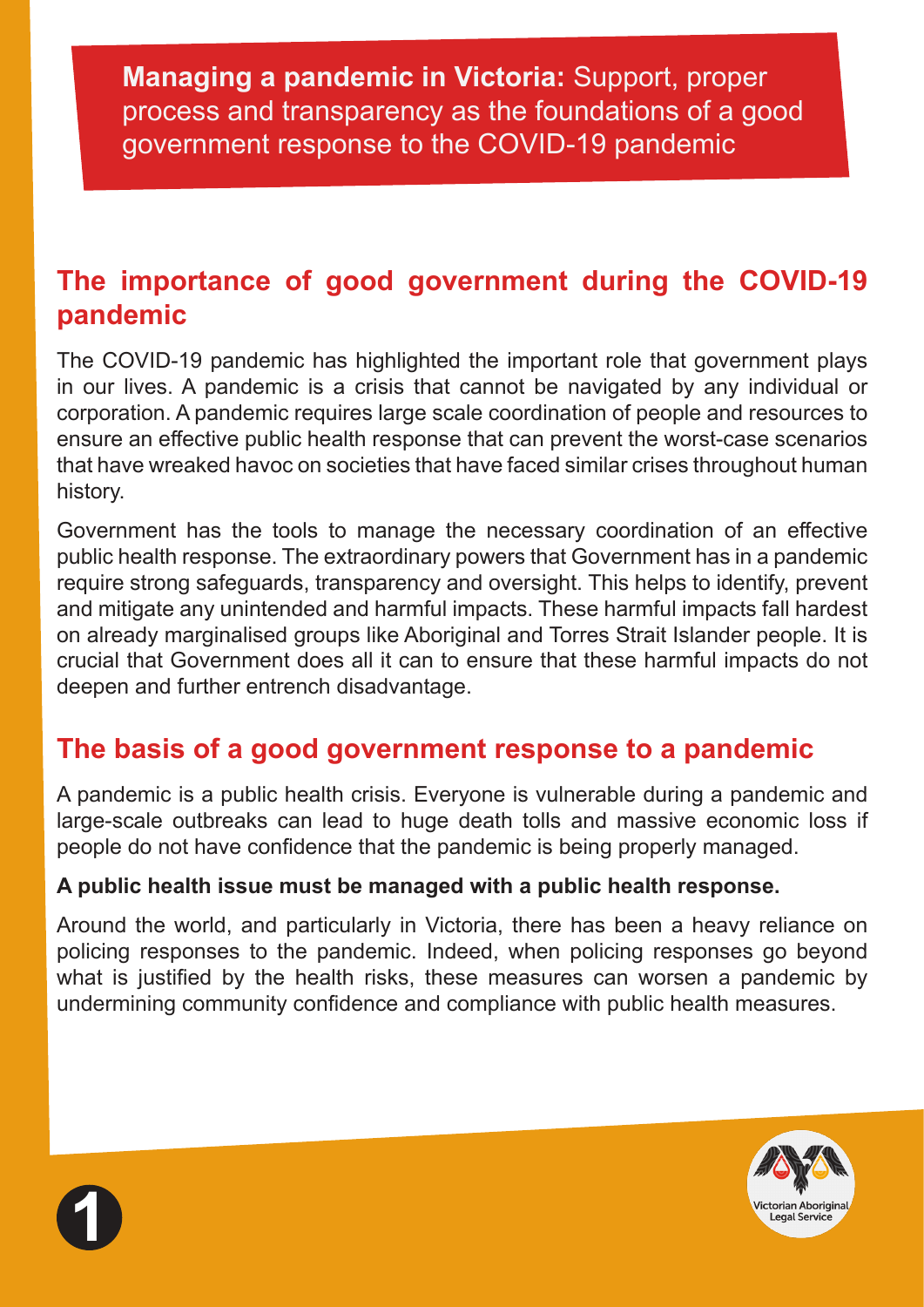A police-led response also undermines public health education which needs a single, clear set of messages about what we can do to keep ourselves and our families and communities safe.

A supportive, effective and inclusive public health response is the only way to manage a good government response to the pandemic.

Increased powers must be accompanied by increased transparency and accountability. The advice, analysis and reasoning of government decision-making must be made publicly available.

# **Oversight and governance**

**Recommendation 1.** Restrictions in response to the pandemic must

- be based on specific health advice there must a clear nexus between the medical/ health advice and the restrictive measures to be imposed;
- must be assessed for compliance with the *Charter*, with the Government to produce a document similar to a Statement of Compatibility.

Pandemic legislation should require the Government to publish the specific health advice and human rights compatibility assessments on which public health orders are based. The advice, analysis and reasoning must be made publicly available. Curfews should not form part of the Government's response unless the above stipulations are met.

**Recommendation 2.** The Victorian Parliament should sit throughout any pandemic. Procedures to facilitate remote work should be put in place to facilitate this.

**Recommendation 3.** Pandemic legislation should provide for the establishment of a special Parliamentary Committee whenever a pandemic is declared, to conduct ongoing investigations and monitoring of the pandemic response. Legislation should create opportunities for the review of public health orders and health advice, potentially by an independent body with both public health and human rights expertise. While



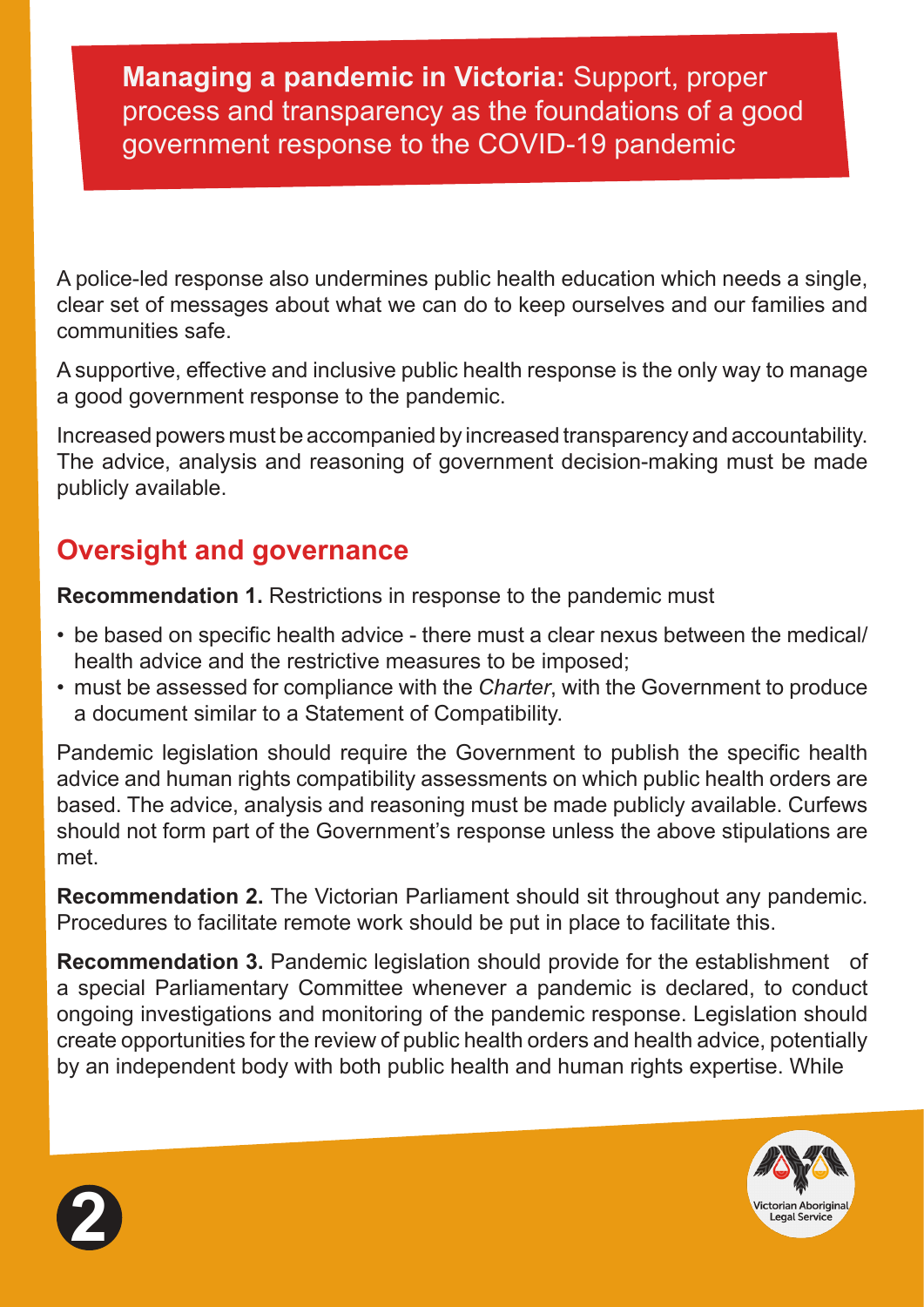the expectation is not that such a review be immediate, it should be done in a timely fashion.

**Recommendation 4.** To strengthen human rights protections, there should be a provision in legislation like that found in the *Commonwealth Biosecurity Act 2015 s477(3)* which relates to emergency requirements during a human biosecurity emergency period.

For example, that 'the requirement is likely to be effective in, or to contribute to, achieving the purpose for which it is to be determined; that the requirement is appropriate and adapted to achieve the purpose for which it is to be determined; that the requirement is no more restrictive or intrusive than is required in the circumstances; that the manner in which the requirement is to be applied is no more restrictive or intrusive than is required in the circumstances; that the period during which the requirement is to apply is only as long as is necessary.'

**Recommendation 5.** Pandemic legislation must ensure that it is not an offence to leave home to take part in a pandemic-safe protest. This applies to periods other than when stay at home directions are in place, and only in compliance with the *Charter*. Victoria Police should be required to plan for and facilitate *pandemic-safe* protest actions.

**Recommendation 6.** There should be genuine, independent merits review before VCAT available. Judicial review should be timely and not cost-prohibitive.

# **Policing and enforcement response**

**Recommendation 7.** Legislation should require that, in a pandemic, achieving compliance with public health regulations is focused on:

- Explaining rules and their justification:
- Encouraging compliance and providing support to enable community members to comply; and
- Issuing fines only as a last resort, where the above steps can be demonstrated.



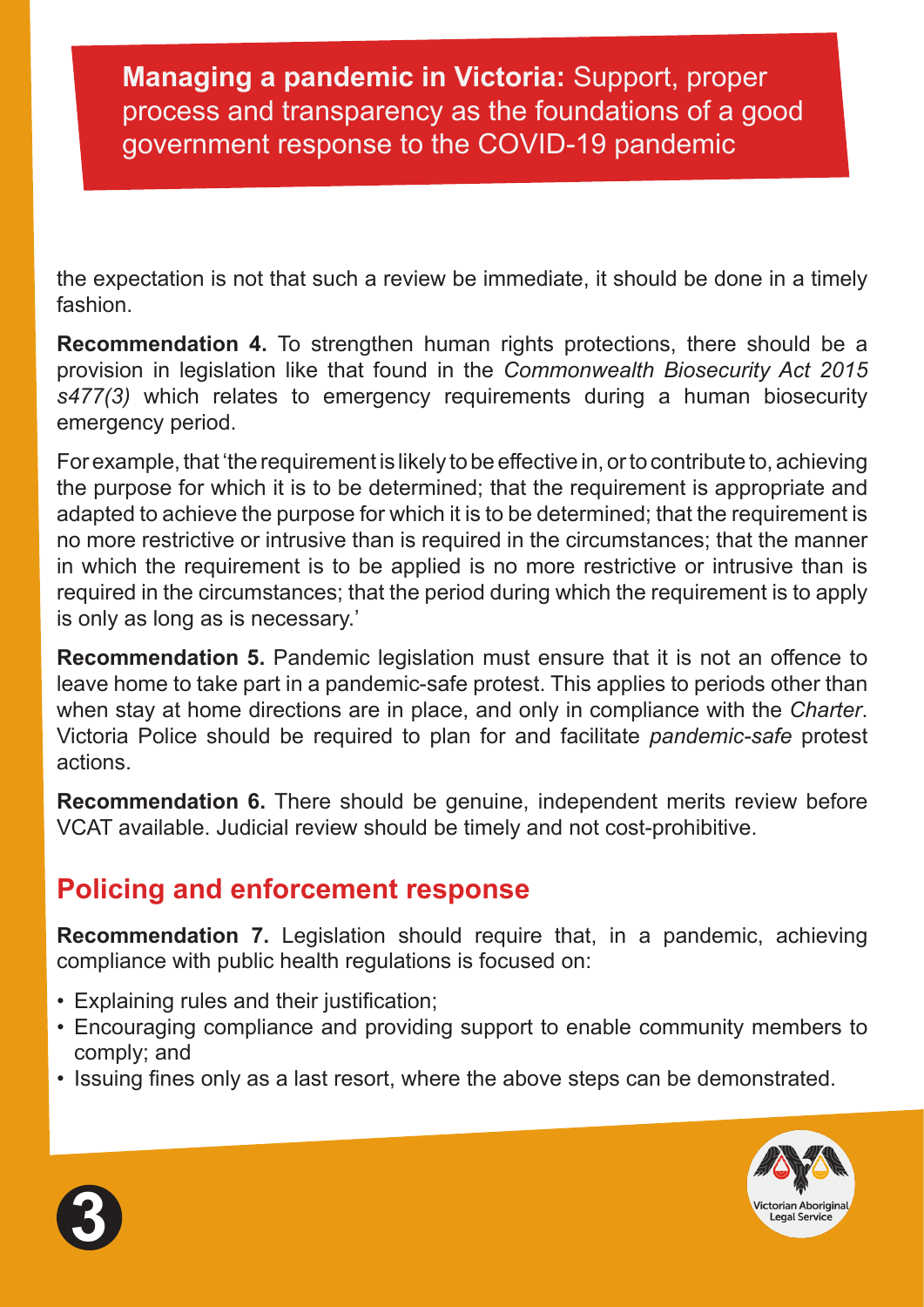**Recommendation 8.** Legislation should bar police from issuing public health fines to children.

**Recommendation 9.** Legislation should reduce the size of financial penalties for public health offences, recognising the substantial hardship caused by large fines and the low likelihood of full amounts being recovered.

**Recommendation 10.** When police have stopped someone in relation to public health rules, they should not be permitted to:

- Execute outstanding warrants;
- Question them about unrelated matters; or
- Search them, except for serious crimes specified by legislation.

**Recommendation 11.** Police should be required to record the Indigenous status for all people they record public health-related offences against.

**Recommendation 12.** The Crime Statistics Agency should be required to publish regular and timely data on public health offences, with breakdowns by Indigenous status; Local Government Authority; and age.

**Recommendation 13:** In conducting internal review of COVID-19 fines, police should be required to provide reasons for their decisions.

**Recommendation 14.** Fines Victoria should utilise non-statutory arrangements in accordance with s.20 of the *Fines Reform Act 2014* to enhance review options so that COVID-19 fines are not enforced against Aboriginal people, young people, financially disadvantaged people, and other vulnerable groups.

**Recommendation 15.** Amendments introduced by the *Police and Emergency Legislation Amendment Act 2020*, expanding and permitting the expansion of designated areas in which Protective Services Officers (**PSOs**) operate, should be repealed.

**Recommendation 16.** Pandemic legislation should not include any provisions to expand the role or powers of PSOs.



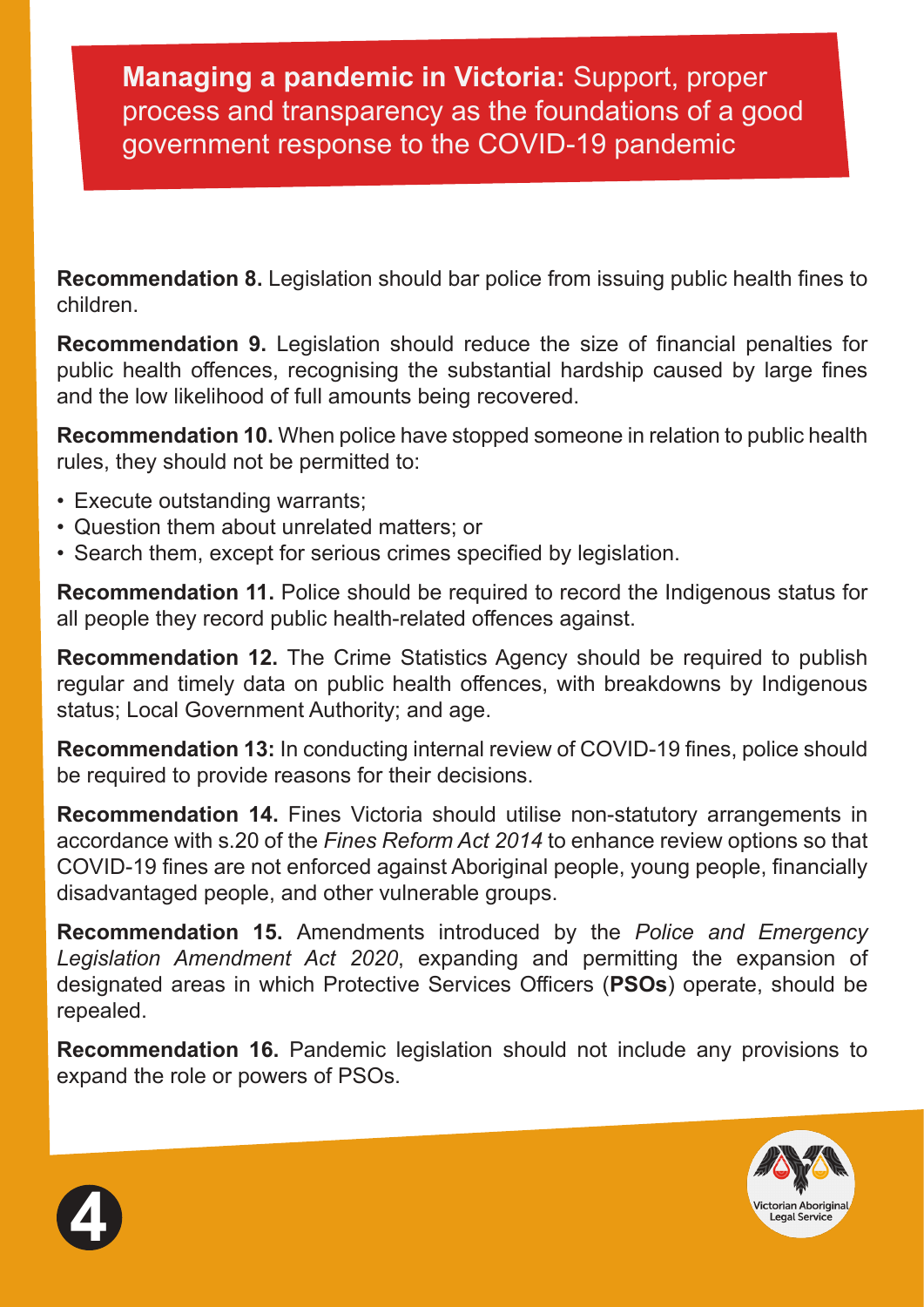**Recommendation 17.** VALS supports Liberty Victoria's recommendation that '[i]f PSOs are used as de facto police, they should receive the same level of training. Further, the expansion of the definition of "designated place" under the *Victoria Police Regulations 2014* should be rolled back.'

**Recommendation 18.** Legislation should require that, where health regulations make check-in or registration compulsory in any setting, this check-in data cannot be accessed by anyone except health authorities, and can only be accessed and used for the purposes of contact tracing. Similarly, protections in relation to contact tracing data and information must be legislated for.

# **Prison management**

**Recommendation 19.** Decreasing the number of people in places of detention is part of a responsible and comprehensive public health strategy. Pandemic legislation should include an automatic trigger requiring authorities to consider ways of reducing the incarcerated population, including through:

- Release of people held on remand;
- Use of administrative leave and Emergency Management Days;
- Use of permits, particularly for people with chronic health conditions, disabilities and mental health conditions, elderly people and Aboriginal people;
- Increased use of temporary leave for children and young people;
- Increased frequency of Parole Board hearings to allow for the processing of more parole applications;
- Increased grants of parole.

**Recommendation 20:** Pandemic legislation should include specific provisions concerning bail, including:

- Making bail should be made easier and more accessible for children, young people and adults;
- A presumption in favour of bail for all offences, with the onus on prosecution to prove there is a specific and immediate risk to the physical safety of another person; and



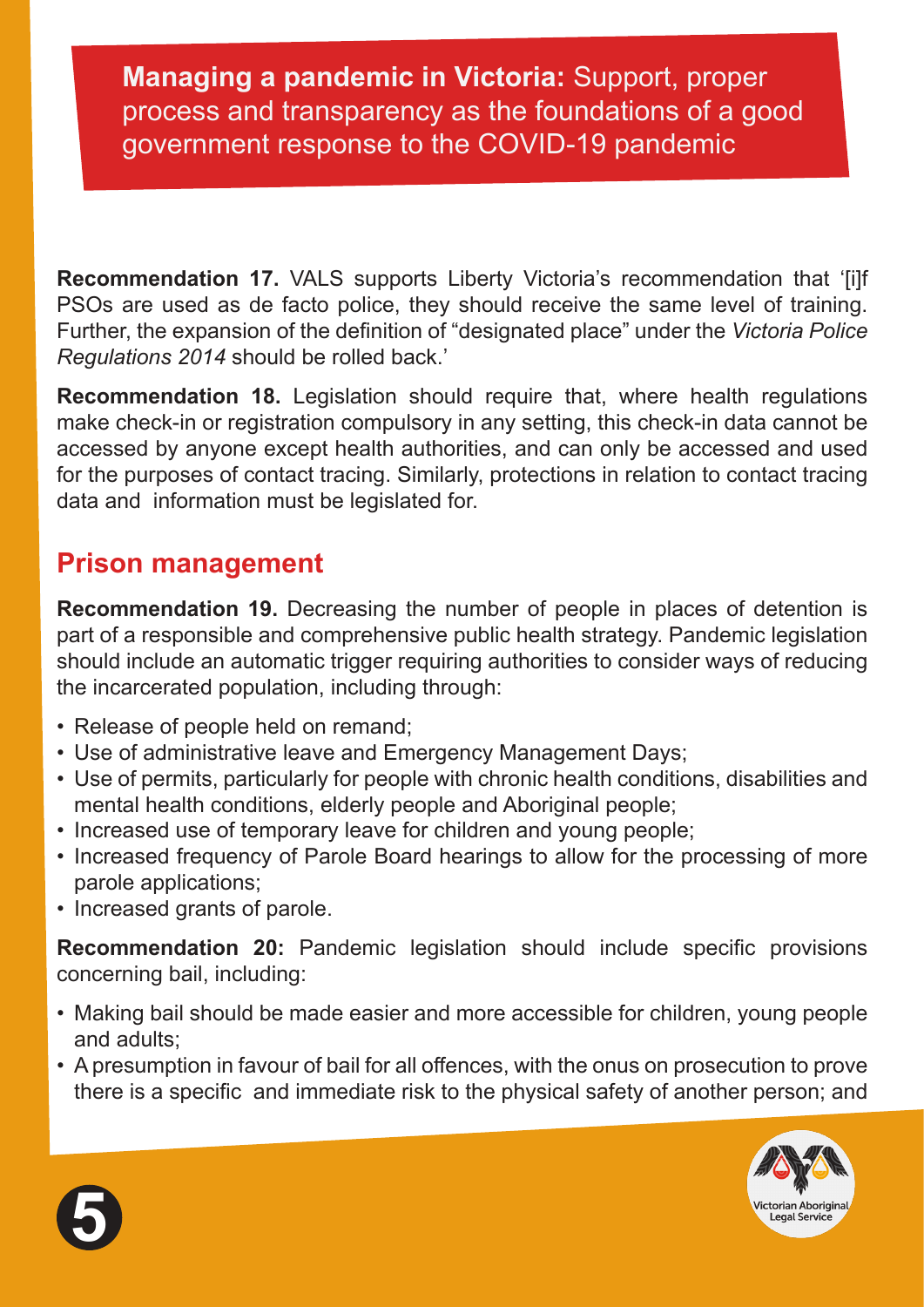• Increased and mandated guidance and oversight for police officers to ensure they are capable of appropriately determining when bail should be granted by a police decision maker and when a person should be taken before a court.

**Recommendation 21.** Pandemic legislation should direct police to consider the personal and public health impacts of detention, with the aim being police using powers to curb further admissions to places of detention. For example, making significant use of cautions, diversions and summons. There should also be a moratorium on pursuing prosecution for low-level offences and breaches of bail and conditional breaches of community correction orders where there is a low risk to community safety.

**Recommendation 22.** Pandemic legislation should include in bail considerations for Victoria Police, bail justices and the Courts:

- the personal and public health impacts of detaining people during a pandemic;
- the negative impact of restrictive measures enacted by detaining authorities in an effort to exclude and contain the spread of the infectious disease, COVID-19, in detention (such as the use of protective and transfer quarantine, suspension of personal visits and suspension or reduction of programs and services).

**Recommendation 23.** Pandemic legislation should automatically direct resources to improve accommodation options for people facing homelessness, recognising the connection between homelessness and the denial of bail and parole, and offending.

**Recommendation 24.** Legislation should be amended to require that incarcerated people in quarantine and isolation are regularly observed and verbally communicated with.

**Recommendation 25.** Legislation should be amended to ensure that no person is placed in solitary confinement as part of a pandemic response, particularly people with mental or physical disabilities.

**Recommendation 26.** Legislation should explicitly provide for the rights of people in protective and transfer quarantine, including guaranteeing meaningful contact with other people and time out of cell.



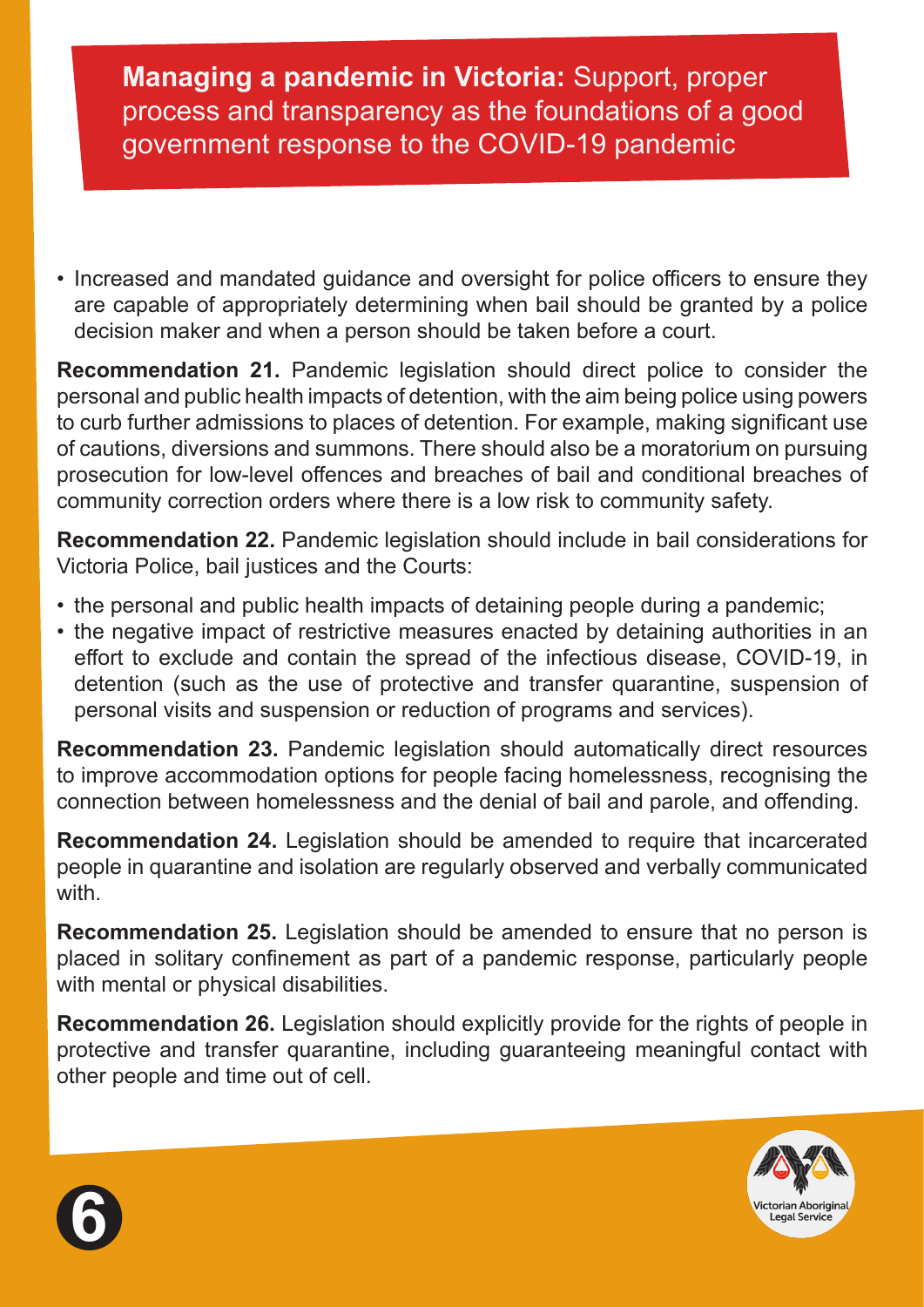**Recommendation 27.** Pandemic preparedness plans should include adequate planning to address staffing and other operational issues, to ensure no one is subjected to solitary confinement and lockdowns of prisons are avoided.

**Recommendation 28.** People in protective quarantine, transfer quarantine and isolation must be provided supports and services. This includes mental health services and cultural supports and services provided by Aboriginal Community Controlled Organisations (**ACCO**s). They must also be provided the means to contact family, lawyers, independent oversight bodies, and ACCOs, including VALS.

**Recommendation 29.** Corrections Victoria should maintain a register of all people placed in protective quarantine, transfer quarantine and isolation that includes:

- Information such as age, gender, disabilities, medical conditions, mental health
- conditions and Aboriginality;
- Information concerning the length and the nature of meaningful contact provided on a daily basis, how much time people spend out of cell, and the services made available to them and used by them; and
- Any incidents, such as attempted self-harm.

**Recommendation 30.** Legislation should provide that the use of protective and transfer quarantine in prisons, and the conditions associated with quarantine, are regularly reviewed and modified where necessary. Reviews should:

- Be guided by up-to-date medical advice which establishes a clear nexus between the quarantine requirements for prisons and the public health situation in the Victorian community;
- Include consultation with civil society stakeholders;
- Ensure that the least restrictive possible measure is adopted, in accordance with the *Victorian Charter of Human Rights and Responsibilities*;
- Make publicly available the evidence, expert advice and analysis in relation to *Charter* compliance and health advice relied upon.



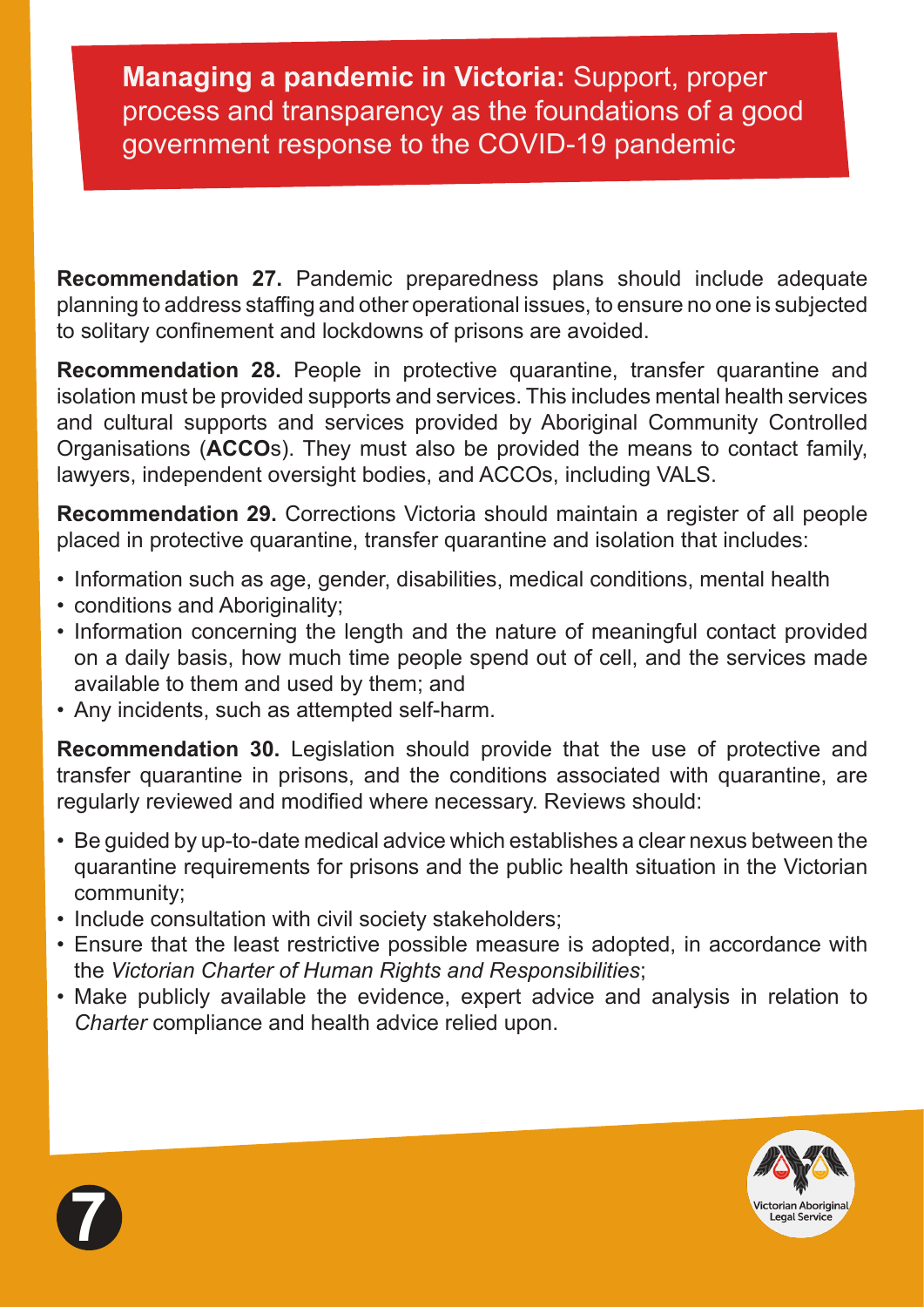Reviews should not include revisiting protections such as the proposed absolute prohibition on the use of solitary confinement. Certain protections should be absolute.

**Recommendation 31.** All approved vaccines must be made available, as a matter of urgency, to all people in prison and youth detention centres, and all staff and contractors working in these facilities. Pandemic legislation should require the Victorian Government to develop a vaccination rollout plan which makes vaccinations of people in prison and prison staff a high priority, and includes targets for vaccinations of people in prison and prison staff.

**Recommendation 32.** In line with the principle of equivalence, legislation should ensure that no person in prison is offered a vaccine later than they would if living freely in the community. This includes providing early and appropriate access for those people in prison eligible due to their Aboriginality, age, health status or other factors.

**Recommendation 33.** Legislation should mandate that the progress of the vaccination rollout is considered when reviewing of quarantine and isolation arrangements in prisons. Meeting vaccination rollout targets should trigger an automatic review and relaxation of restrictions.

**Recommendation 34.** Legislation should mandate that the Victorian Government's vaccine rollout plan for prisons provides for Aboriginal Community Controlled Organisations, which have the necessary trust with detained Aboriginal people and capacity to deliver culturally safe services, to be involved in delivering health information.

**Recommendation 35.** The Government should be required to make publicly available the vaccination rollout plan, including how this will impact restrictions in prisons, and provide regular updates on the status of the vaccination rollout, including demographic information such as Aboriginality. The number of people, and the number of Aboriginal people, who have tested COVID-19 positive in prison and youth detention facilities should be be made publicly, regularly, available.



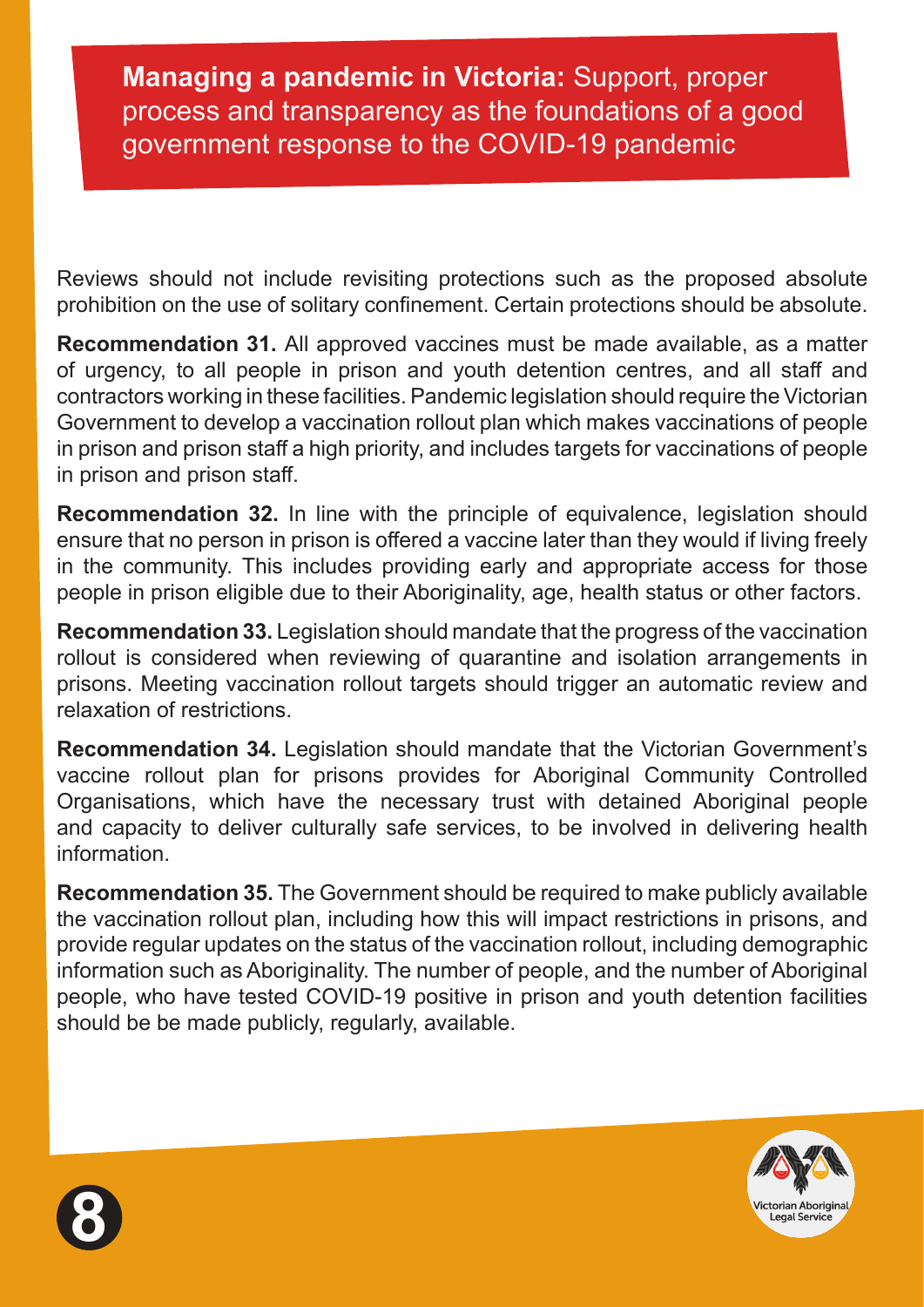# **Lockdowns and detention orders**

**Recommendation 36.** Pandemic legislation should require the Victorian Government to develop, in advance, specific plans for preventing, managing and responding to outbreaks in high-density residential settings, particularly public and social housing.

**Recommendation 37.** In line with Recommendation 36 above, any plans for responding to outbreaks in residential settings must emphasise a cooperative public health approach, with policing and enforcement used to a minimum extent.

#### **Recommendation 38.**

- Legislation should require that when detention directions are published, the specific health advice they are based on is published simultaneously, and that there is a clear nexus between the advice and the restrictive measures to be imposed.
- Information in relation to detention directions, and any other restrictions or directions, should be provided in an understandable and accessible way to the public.
- Sufficient notice of any lockdowns must be provided, to enable people to make the necessary arrangements and preparations (such as buying medication).

**Recommendation 39.** With the public housing lockdown meeting the definition of deprivation of liberty under OPCAT, any future lockdowns should fall within the mandate of the NPM, once established. There should also be clear, accessible avenues for seeking review of detention orders.

**Recommendation 40.** Any deprivation of liberty, even during a public health emergency, must not be arbitrary. Preventative detention should be legislatively prohibited as a restrictive measure in the Government's strategy to combat pandemics.